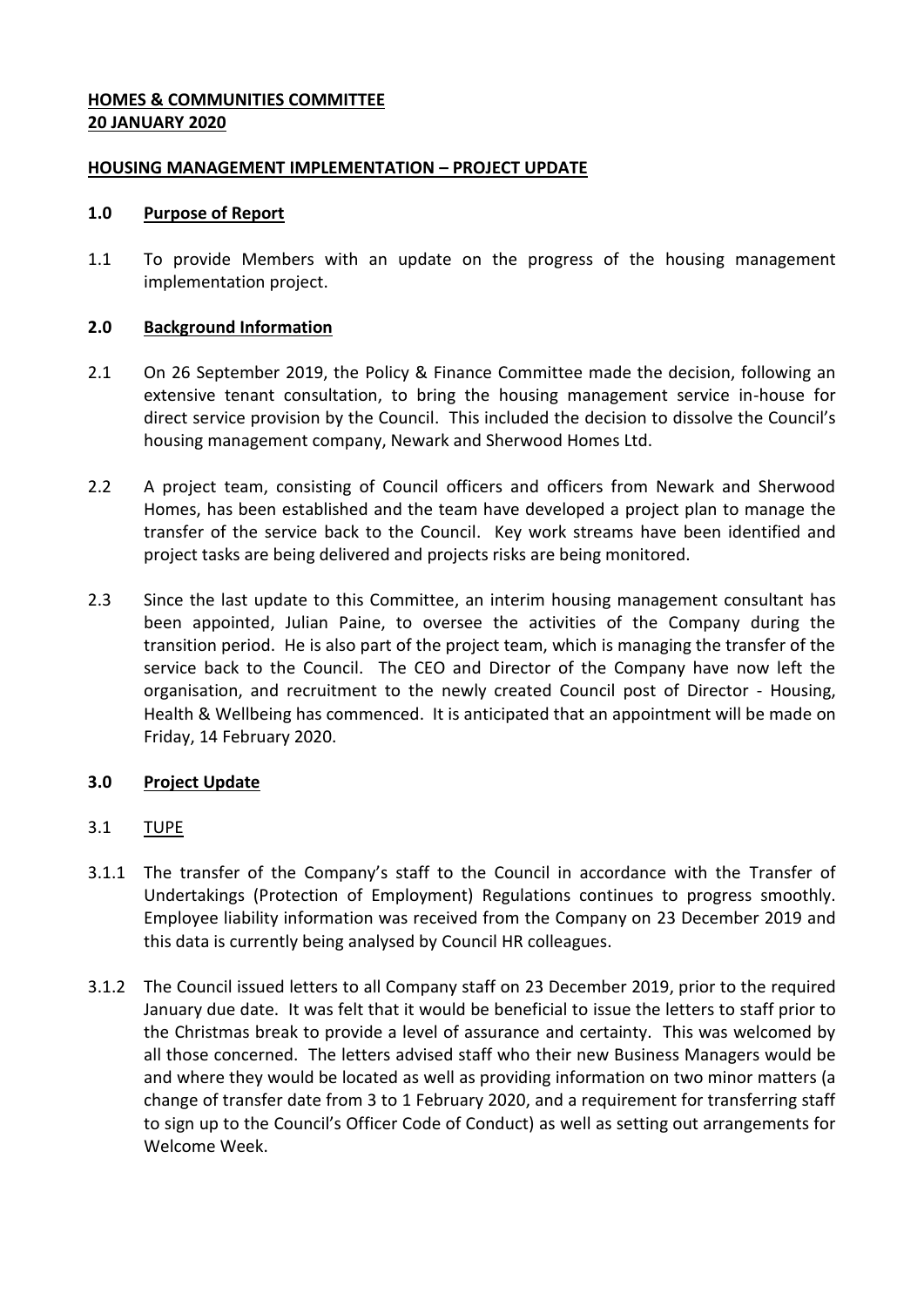## 3.2 Staff Engagement

3.2.1 A programme of activities has been developed for Welcome Week (week commencing Sunday 2 February 2020). These include the delivery of training sessions on core NSDC processes for relevant transferees as well as other activities to ensure that transferring staff settle smoothly and comfortably into the Council.

3.2.2 Welcome Packs will be issued to all transferring staff prior to 1 February. These will include:

- Welcome Letters from the Chief Executive;
- New ID Badges and NSDC Lanyards which staff will be required to wear from 1 February 2020;
- Copies of the Council's Code of Conduct which must be signed and returned by 28 February 2020:
- List of useful contacts:
- Parking Deductions Authorisation forms (for those based at Castle House who use the rear car park and have not already signed up to deductions via payroll);
- Fitness to Drive Declaration forms (to be signed by any staff member who is required to drive on Council business)
- Details of locker allocations and instructions (for those based at Castle House)
- 3.2.3 Staff briefings were held on 2 December 2019 launching the Council's revised high level structure. Further briefings will be held in January 2020 to explain all levels of the structure so that individuals can see where their teams are placed.
- 3.2.4 Members of the project team will work across all NSH locations during Welcome Week to ensure there is somebody on hand to assist with any queries or concerns that may arise as a result of the transition.

# 3.3 Pensions

- 3.3.1 The Council commissioned Barnett Waddingham to produce an indicative report into the options available to the Council upon the cessation of the NSH pension liability. This report identified two options that the Council could consider, a 'partial cessation', requiring a £8m payment, or an 'ongoing cessation' which would move the pension liability into the Council while improving the Council's pension funding position.
- 3.3.2 The ongoing cessation method was identified as the most advantageous option for the Council and was approved as an urgent decision in December 2019. The minute of this decision will be included within the Policy & Finance Committee agenda items on 23 January 2020.
- 3.3.3 It is important to note that this decision has no impact upon the Company's employees' pension rights, which are protected when they are transferred over.

#### 3.4 Branding

3.4.1 Three options have been considered in relation to the 'branding' of the housing management service post transfer:-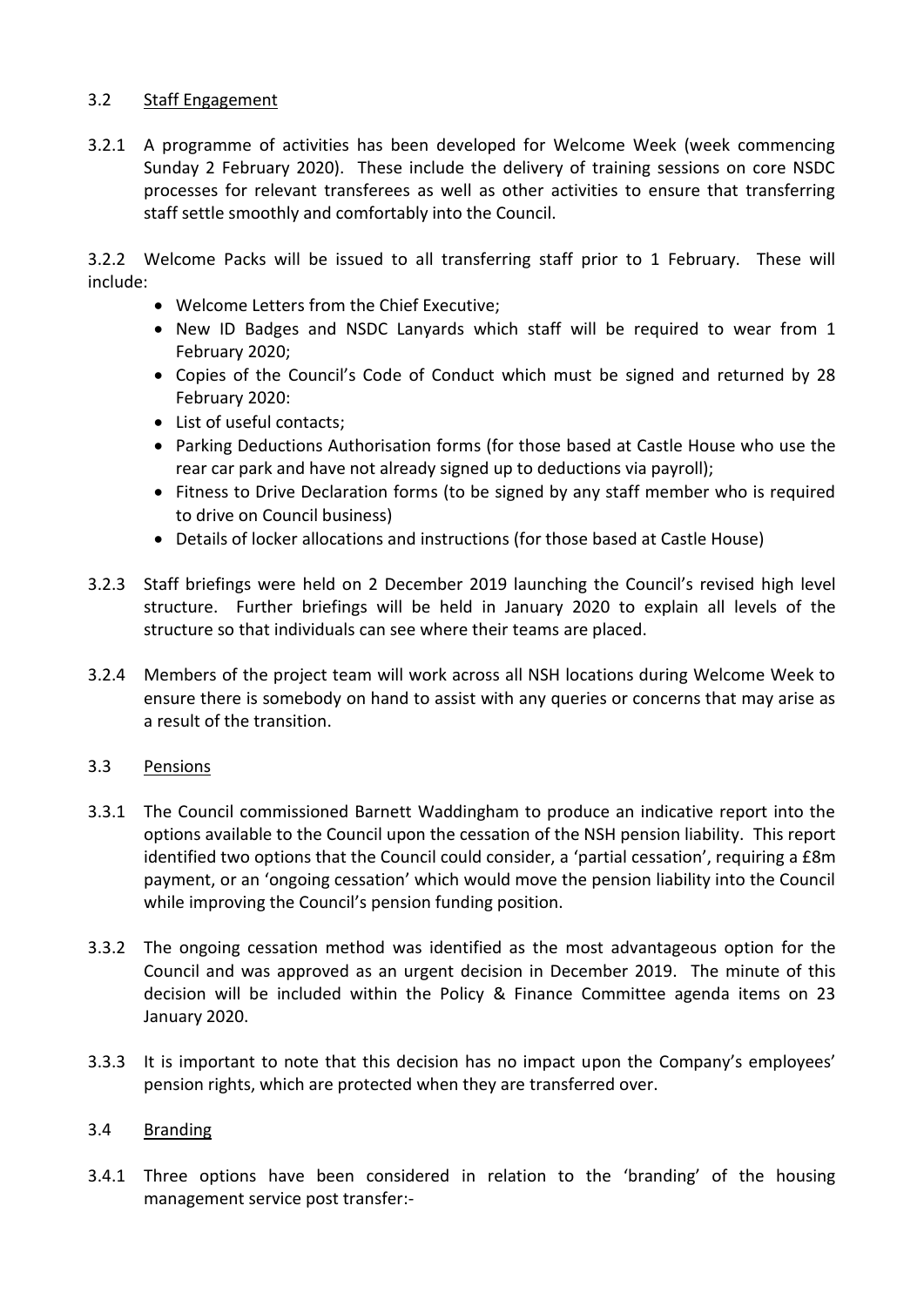- Retain the NSH branding
- Develop a new brand
- Transfer to the Council branding
- 3.4.2 Feedback was obtained from councils who have previously transferred the management of their housing stock from an ALMO back to the council, regarding their experience of amending the branding. The responses were unanimous, all had reverted back to council branding.
- 3.4.3 A number of reasons were given, however the overriding reason was to avoid any confusion for tenants who had all been advised that the management of the housing service was reintegrating with the council. Branding was seen by tenants as a clear and explicit statement that this transfer had taken place.
- 3.4.4 A plan is in place to amend the branding including staff ID cards, vans, signage, website, tenancy agreements and stationery, ensuring that costs are kept to a minimum. Replacement uniforms where there is a NSH logo displayed will also be replaced.
- 3.4.5 Members of the project team met the Involved Tenants on 11 December 2019 to discuss the proposals and the Involved Tenants gave broad support to the proposal.

## 3.5 Tenant Engagement, Influence and Accountability

- 3.5.1 A root and branch review of how tenant engagement and involvement in the development and delivery of the homes and services they receive is required to ensure that there are effective mechanisms for all tenants' voices to be heard and to enable them hold the Council to account. This will take some time to develop and implement and will include the involvement of tenants, the officers that work closely with tenants and new Director of Housing, Health and Wellbeing. It will also consider how feedback and other evidence received from tenants is used to inform decision making.
- 3.5.2 It is important that this review and its recommendations ensure that any changes made have a positive and long lasting impact on the housing management service, quality of homes and contribute to achieving the Council's ambition of being a "leader of place" throughout the communities and neighbourhoods in which homes and services are provided.
- 3.5.3 This review will need to look at all levels of tenant and leaseholder engagement, including how tenant and potentially leaseholder representatives can effectively engage with the Homes and Communities Committee and the Committee can demonstrate that it is taking all tenants' views into account. The proposals set out in the paragraphs below suggest an interim arrangement whilst the review takes place. This will ensure that during this interim period there is a mechanism by which tenant representation can be fed into the Homes and Communities Committee.
- 3.5.4 It is proposed that the current tenant NSH board members would be in an ideal place to assist during this interim phase. They have had significant experience within their roles on the NSH Board and have undertaken a wide range of training specifically relating to housing. The interim lead for Housing Julian Paine has confirmed that they would be willing to undertake this role.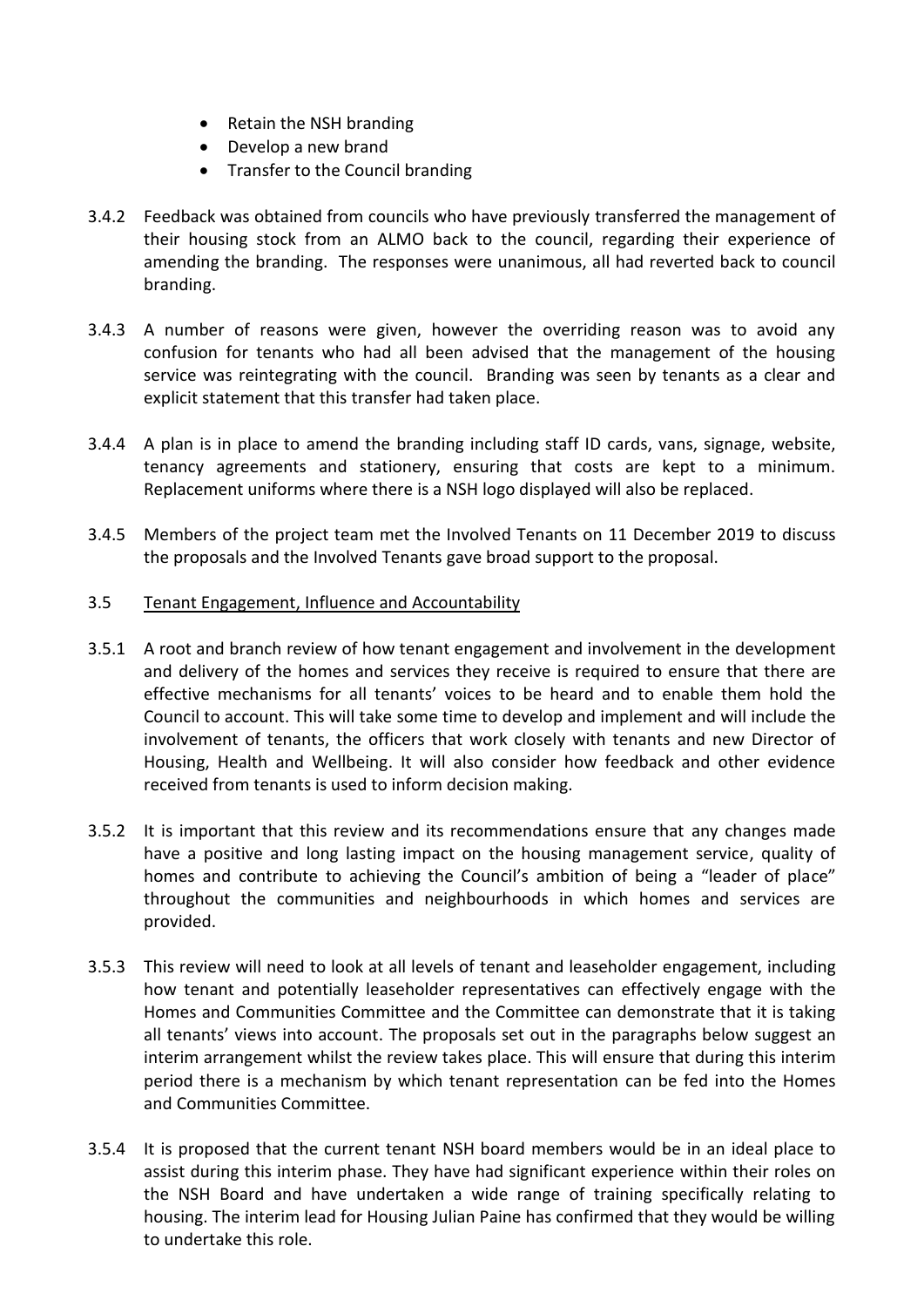- 3.5.5 The interim proposal is that an advisory group is established comprising of the Chairman or Vice Chairman of the Homes & Communities Committee, the tenant board members, two Committee Members and senior housing officers. This advisory group should meet regularly and the meetings should be coordinated with those of the Homes and Communities Committee so that appropriate items can be considered by this advisory group and comments/views of the tenant representatives be incorporated into the consideration of these items by the Homes & Communities Committee.
- 3.5.6 The period of the review will also give the Council the opportunity to consider whether any further support to the Committee would be beneficial in overseeing a large, complex housing service and property function, particularly in respect of achieving health and safety compliance and meeting the Regulator of Social Housing's requirements.
- 3.5.7 Currently tenant NSH board members receive remuneration of £2,000 pa, though only one of the tenant board members has opted to receive the payment. It is proposed that remuneration continues to be offered on a pro-rata basis whilst the advisory group exists.

## 3.6 Transfer of Assets

- 3.6.1 Between the years 2014 and 2018, Newark and Sherwood Homes has acquired 25 properties under its direct ownership, either through direct development or acquisition. These are separate, and in addition to, its management of the circa 5500 properties held within the Council's Housing Revenue Account. The 25 properties, comprising 15 houses and 10 flats, are all let on an assured tenancies.
- 3.6.2 At a recent meeting, Newark and Sherwood Homes Board requested that the Council consider the future ownership of the properties and advise the company as to its preferred option. A report is being taken to Policy & Finance Committee on 23 January 2020, which sets out the options for disposal. It details the various restrictions in place relating to the disposal of the assets, both through the company's articles and the various grants and funds utilised to secure the properties. The officer recommendation contained within the report is for Policy & Finance Committee to advise NSH board as sole shareholder that the preferred option is to transfer the assets back to the Council and into the HRA. It is noted that the decision for disposal rests with the Company's Board, who will be taking a decision at their meeting on 30 January 2020

#### 3.7 Savings Identified

- 3.7.1 The review undertaken by Savills identified that efficiency savings of £0.950m was achievable. It is acknowledged that the savings identified would not be made immediately upon transfer and would accrue at various points. The Project Team are working through how these savings will be identified and will report back to this Committee at an appropriate point.
- 3.7.2 Inherently within the £0.950m, a proportion of this efficiency was to be generated by savings on senior management. When the Company is dissolved, there will therefore be no further requirement for the roles of the Chief Executive, the Director and the three Assistant Directors. These will be replaced by a Director - Housing, Health & Wellbeing and two Business Managers. This provides for the upper tier of management. Where other areas of spend are identified through this process, a report will be brought back to this Committee to allocate the savings accrued.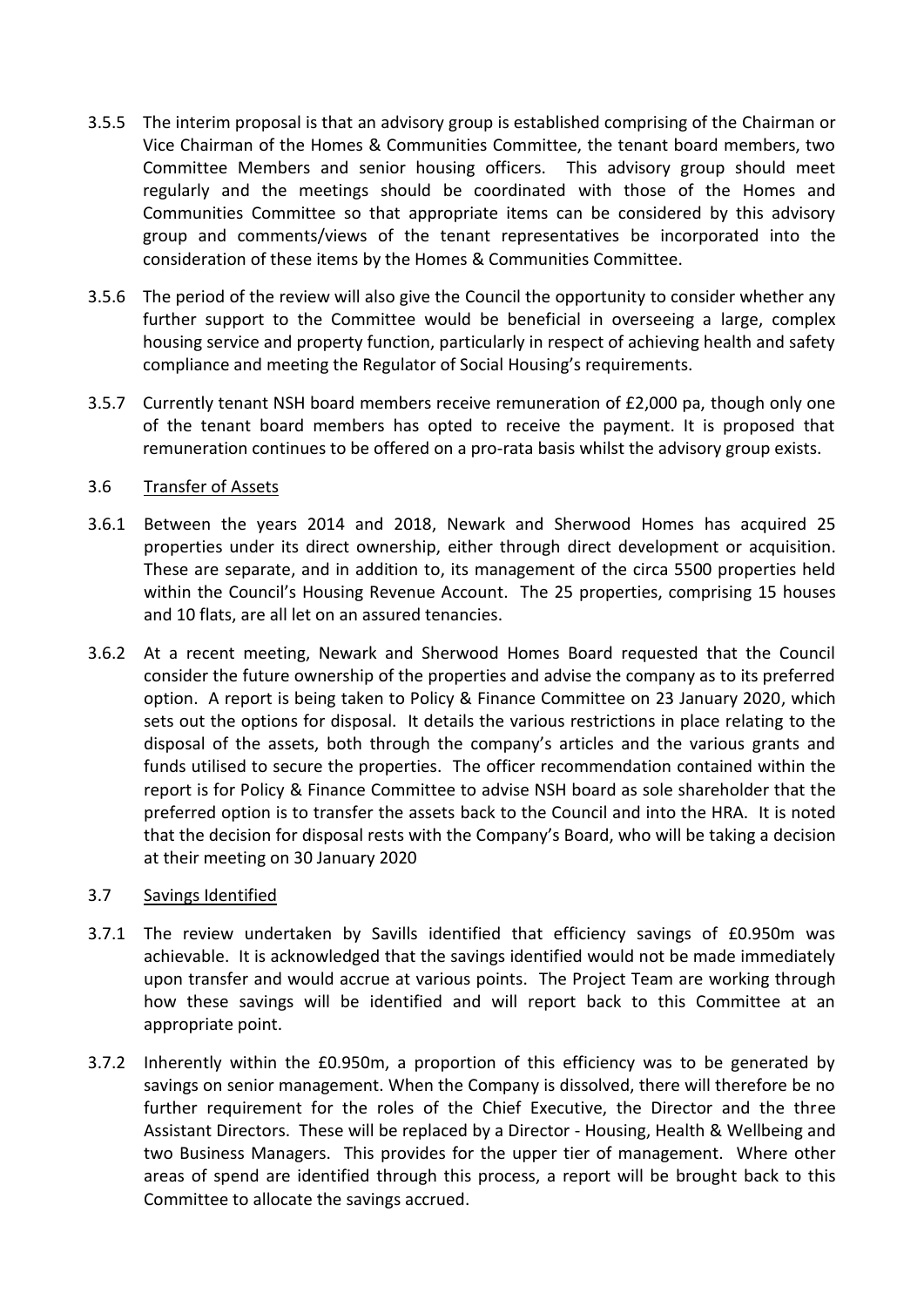## **4.0 Equalities Implications**

4.1 There are no direct equalities implications arising from this report. Any proposed changes to operations and any consequential impact upon tenants and staff will need to be considered in terms of any possible negative impacts upon people with protected characteristics, but none are envisaged at present.

## **5.0 Financial Implications (FIN19-20/7727)**

- 5.1 At the 4 April 2019 Policy & Finance Committee it agreed a project budget of £150,000 in order to fund the independent tenant consultation excise and other transitional arrangements. To date £91,199 has been spent and committed against this budget in respect of the consultation exercise, HR and legal advice and obtaining a closure valuation report from Local Government Pension Scheme. It is anticipated that this budget will be fully expended.
- 5.2 It is anticipated that costs in relation to the project will cross over to the 2020/21 financial year and, as such, any underspend in the current year is therefore proposed to be carried forward into 2020/21. An additional allocation of £50,000 has also been identified within the HRA budget to further assist with the project. This has been included within the HRA Budget and Rent Setting report.

## **6.0 Community Plan – Alignment to Objectives**

6.1 These proposals align with the Council's Community Plan objective to "Generate more income, improve value for money and increase residents' satisfaction with the Council". There is a specific action under this objective to undertake a review and implement the option that delivers the management of the Council's housing stock in the most cost effective and appropriate way. It is considered that the reintegration of the Housing Service back with the Council will deliver the most cost effective and appropriate delivery of the service for tenants and leaseholders.

# **7.0 Comments of Director**

7.1 The project plan and the many actions contained within it are being progressed well and the anticipated transfer date of 1 February 2020 is achievable. Significant efforts are being made to ensure that the transferring staff from the Company are kept fully informed of all matters relating to their transfer to the Council to enable as smooth a transition as possible with minimal adverse impact upon service delivery to tenants during this transition period.

#### **8.0 RECOMMENDATIONS that:**

- **a) the project update be noted;**
- **b) the proposals for an interim arrangement, for an Advisory Group comprising of the Chairman, Vice-Chairman, two Committee members, senior housing officers and the three Tenant Board Members (as set out in paras 3.5.3 to 3.5.7 of the report) be approved, with the Director - Governance & Organisational Development having delegated authority to put these arrangements in place including retaining remuneration arrangements for the Tenant Board Members on a pro-rata basis and that the Homes & Communities Committee nominate the two Committee members to the Advisory Group;**